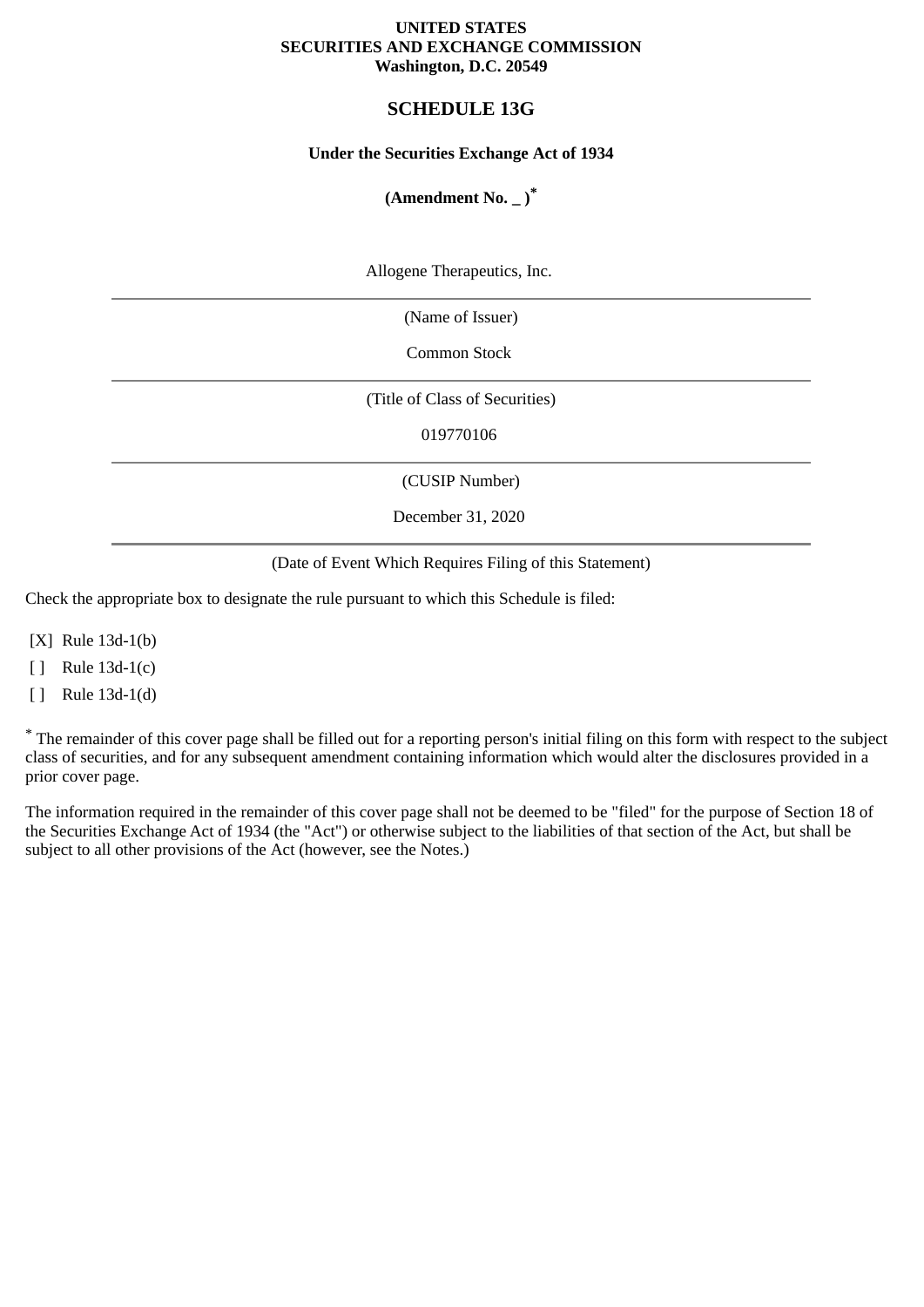| 1.                                                                | <b>NAMES OF REPORTING PERSONS</b><br>I.R.S. IDENTIFICATION NO. OF ABOVE PERSONS (ENTITIES ONLY) |                  |  |
|-------------------------------------------------------------------|-------------------------------------------------------------------------------------------------|------------------|--|
|                                                                   | Capital International Investors<br>95-1411037                                                   |                  |  |
| 2.                                                                | CHECK THE APPROPRIATE BOX IF A MEMBER OF A GROUP*                                               |                  |  |
|                                                                   | $(a)$ [ ]<br>$(b)$ []                                                                           |                  |  |
| 3.                                                                | <b>SEC USE ONLY</b>                                                                             |                  |  |
| 4.                                                                | CITIZENSHIP OR PLACE OF ORGANIZATION                                                            |                  |  |
|                                                                   | Delaware                                                                                        |                  |  |
| <b>NUMBER OF</b>                                                  | 5. SOLE VOTING POWER                                                                            | 7,389,431        |  |
| <b>SHARES</b><br><b>BENEFICIALLY</b>                              | <b>6. SHARED VOTING POWER</b>                                                                   | $\overline{0}$   |  |
| <b>OWNED BY</b><br><b>EACH</b><br><b>REPORTING</b><br>PERSON WITH | 7. SOLE DISPOSITIVE POWER                                                                       | 7,699,703        |  |
|                                                                   | 8. SHARED DISPOSITIVE POWER                                                                     | $\boldsymbol{0}$ |  |
| 9.                                                                | AGGREGATE AMOUNT BENEFICIALLY OWNED BY EACH REPORTING PERSON                                    |                  |  |
|                                                                   | 7,699,703 Beneficial ownership disclaimed pursuant to Rule 13d-4                                |                  |  |
| 10.                                                               | CHECK IF THE AGGREGATE AMOUNT IN ROW (9) EXCLUDES CERTAIN SHARES                                |                  |  |
|                                                                   | $[ ]$                                                                                           |                  |  |
| 11.                                                               | PERCENT OF CLASS REPRESENTED BY AMOUNT IN ROW (9)                                               |                  |  |
|                                                                   | 5.5%                                                                                            |                  |  |
| 12.                                                               | TYPE OF REPORTING PERSON                                                                        |                  |  |
|                                                                   | IA                                                                                              |                  |  |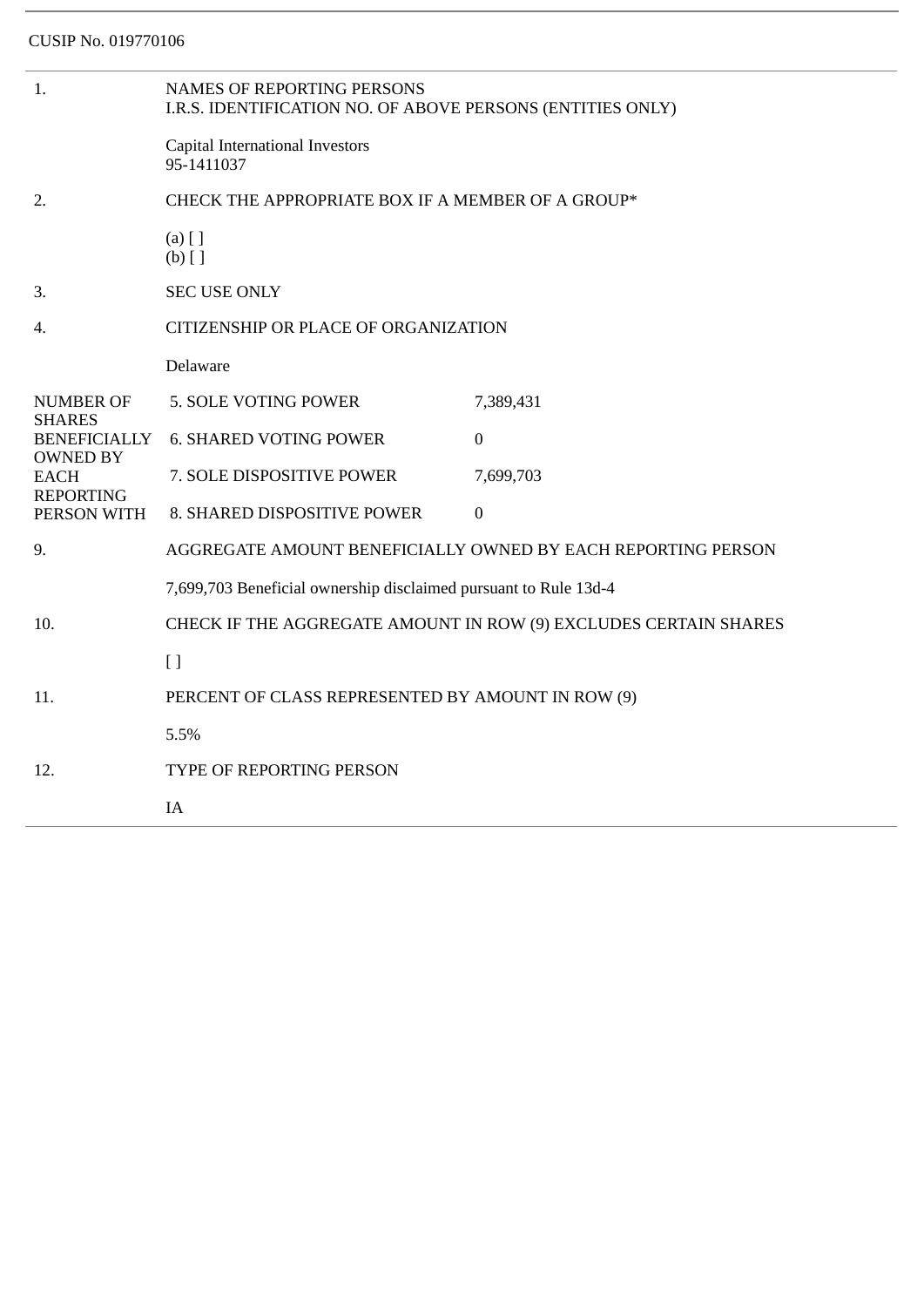|         | (a)        | <b>Name of Issuer</b><br>Allogene Therapeutics, Inc.                                                                        |                                                                                                                                                                 |  |  |
|---------|------------|-----------------------------------------------------------------------------------------------------------------------------|-----------------------------------------------------------------------------------------------------------------------------------------------------------------|--|--|
|         | (b)        | <b>Address of Issuer's Principal Executive Offices</b><br>210 EAST GRAND AVENUE, SOUTH SAN FRANCISCO, CA 94080              |                                                                                                                                                                 |  |  |
| Item 2. |            |                                                                                                                             |                                                                                                                                                                 |  |  |
|         | (a)        | <b>Name of Person Filing</b><br>Capital International Investors                                                             |                                                                                                                                                                 |  |  |
|         | (b)        | <b>Address of Principal Business Office or, if None, Residence</b><br>333 South Hope Street, 55th Fl, Los Angeles, CA 90071 |                                                                                                                                                                 |  |  |
|         | (c)        | Citizenship<br>N/A                                                                                                          |                                                                                                                                                                 |  |  |
|         | (d)        | <b>Title of Class of Securities</b><br>Common Stock                                                                         |                                                                                                                                                                 |  |  |
|         | (e)        | <b>CUSIP Number</b><br>019770106                                                                                            |                                                                                                                                                                 |  |  |
| Item 3. |            | If This Statement is Filed Pursuant to Rule 13d-1(b), or 13d-2(b) or (c), Check Whether the Person Filing is a:             |                                                                                                                                                                 |  |  |
|         | (a)        | $\left[\right]$                                                                                                             | Broker or dealer registered under Section 15 of the Act (15 U.S.C. 780).                                                                                        |  |  |
|         | (b)        | $[ ]$                                                                                                                       | Bank as defined in Section 3(a)(6) of the Act (15 U.S.C. 78c).                                                                                                  |  |  |
|         | (c)        | $\left[ \ \right]$                                                                                                          | Insurance Company as defined in Section $3(a)(19)$ of the Act (15 U.S.C. 78c).                                                                                  |  |  |
|         | (d)        | [ ]                                                                                                                         | Investment Company registered under Section 8 of the Investment Company Act of 1940 (15<br>U.S.C. 80a-8).                                                       |  |  |
|         | (e)        | [X]                                                                                                                         | An investment adviser in accordance with Rule $240.13d-1(b)(1)(ii)(E)$ ;                                                                                        |  |  |
|         | (f)        | [ ]                                                                                                                         | An employee benefit plan or endowment fund in accordance with Rule $240.13d-1(b)(1)(ii)(F);$                                                                    |  |  |
|         | (g)        | [ ]                                                                                                                         | A parent holding company or control person in accordance with Rule $240.13d-1(b)(1)(ii)(G);$                                                                    |  |  |
|         | (h)        | $[ \ ]$                                                                                                                     | A savings association as defined in Section 3(b) of the Federal Deposit Insurance Act (12 U.S.C.<br>1813);                                                      |  |  |
|         | (i)        | [ ]                                                                                                                         | A church plan that is excluded from the definition of an investment company under Section 3(c)<br>(14) of the Investment Company Act of 1940 (15 U.S.C. 80a-3); |  |  |
|         | (i)        | $\lceil$                                                                                                                    | Group, in accordance with Rule 240.13d-1(b)(1)(ii)(J).                                                                                                          |  |  |
| Item 4. | Ownership. |                                                                                                                             |                                                                                                                                                                 |  |  |

Provide the following information regarding the aggregate number and percentage of the class of securities of the issuer identified in Item 1.

(a) Amount Beneficially Owned:

7,699,703 \*\*

(b) Percent of Class:

5.5%

(c) Number of shares as to which such person has:

| (i)   | sole power to vote or to direct the vote                   | 7,389,431 |
|-------|------------------------------------------------------------|-----------|
| (ii)  | shared power to vote or to direct the vote                 |           |
| (iii) | sole power to dispose or to direct the disposition<br>of   | 7,699,703 |
| (iv)  | shared power to dispose or to direct the<br>disposition of |           |

\*\*Capital International Investors ("CII") is a division of Capital Research and Management Company ("CRMC"), as well as its investment management subsidiaries and affiliates Capital Bank and Trust Company, Capital International, Inc., Capital International Limited, Capital International Sarl and Capital International K.K. (together with CRMC, the "investment management entities"). CII's divisions of each of the investment management entities collectively provide investment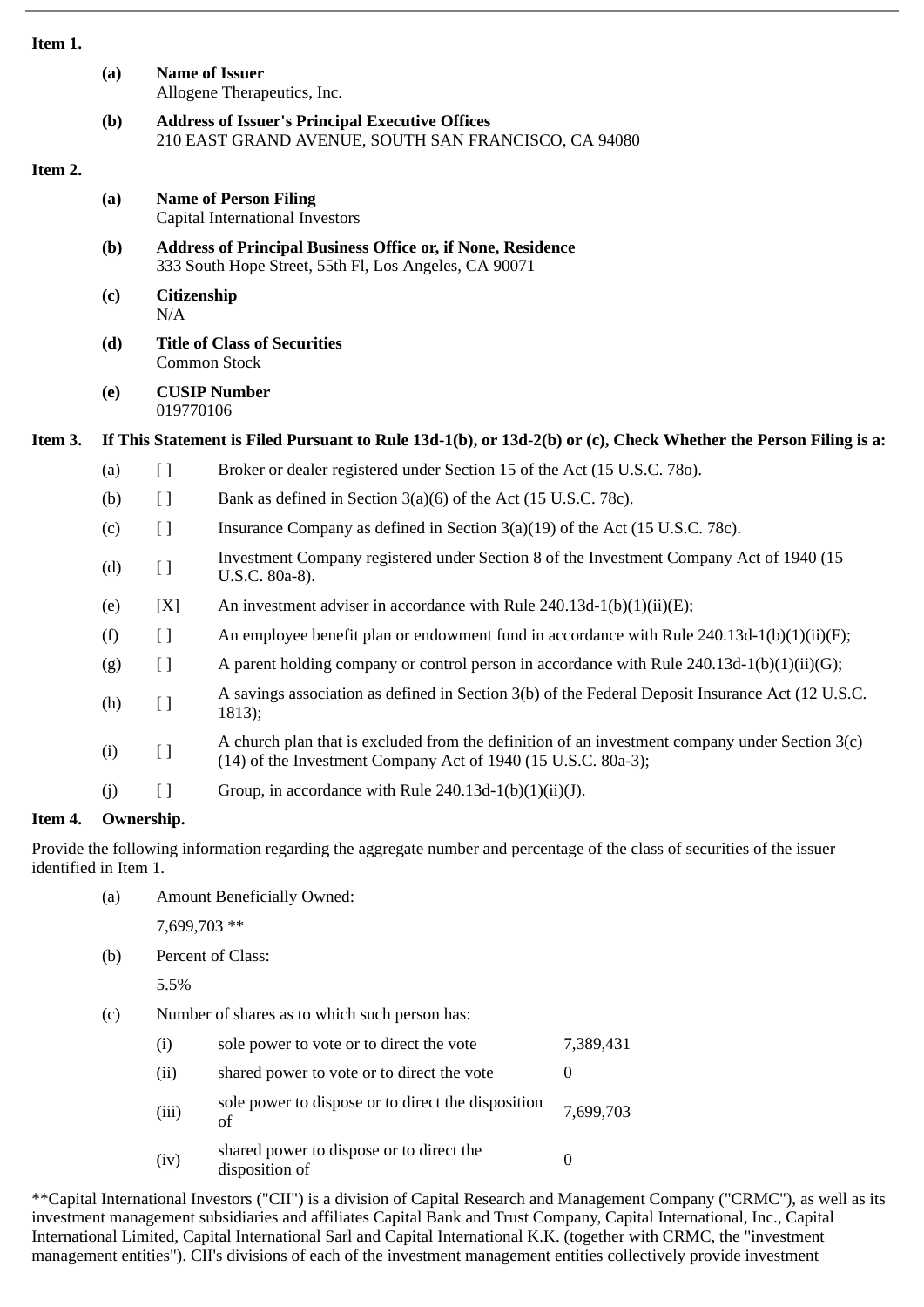management services under the name "Capital International Investors." CII is deemed to be the beneficial owner of 7,699,703 shares or 5.5% of the 140,280,152 shares believed to be outstanding.

#### **Item 5. Ownership of Five Percent or Less of Class.**

If this statement is being filed to report the fact that as of the date hereof the reporting person has ceased to be the beneficial owner of more than five percent of the class of securities, check the following: [ ]

#### **Item 6. Ownership of More than Five Percent on Behalf of Another Person.**

Not Applicable

#### **Item 7. Identification and Classification of the Subsidiary Which Acquired the Security Being Reported on by the Parent Holding Company.**

Not Applicable

#### **Item 8. Identification and Classification of Members of the Group.**

Not Applicable. This schedule is not being filed pursuant to Rule 13d-1(b)(1)(ii)(J) or Rule 13d-1(d).

### **Item 9. Notice of Dissolution of Group.**

Not Applicable

# **Item 10. Certification.**

By signing below, I certify that, to the best of my knowledge and belief, the securities referred to above were acquired and are held in the ordinary course of business and were not acquired and are not held for the purpose of or with the effect of changing or influencing the control of the issuer of the securities and were not acquired and are not held in connection with or as a participant in any transaction having that purpose or effect.